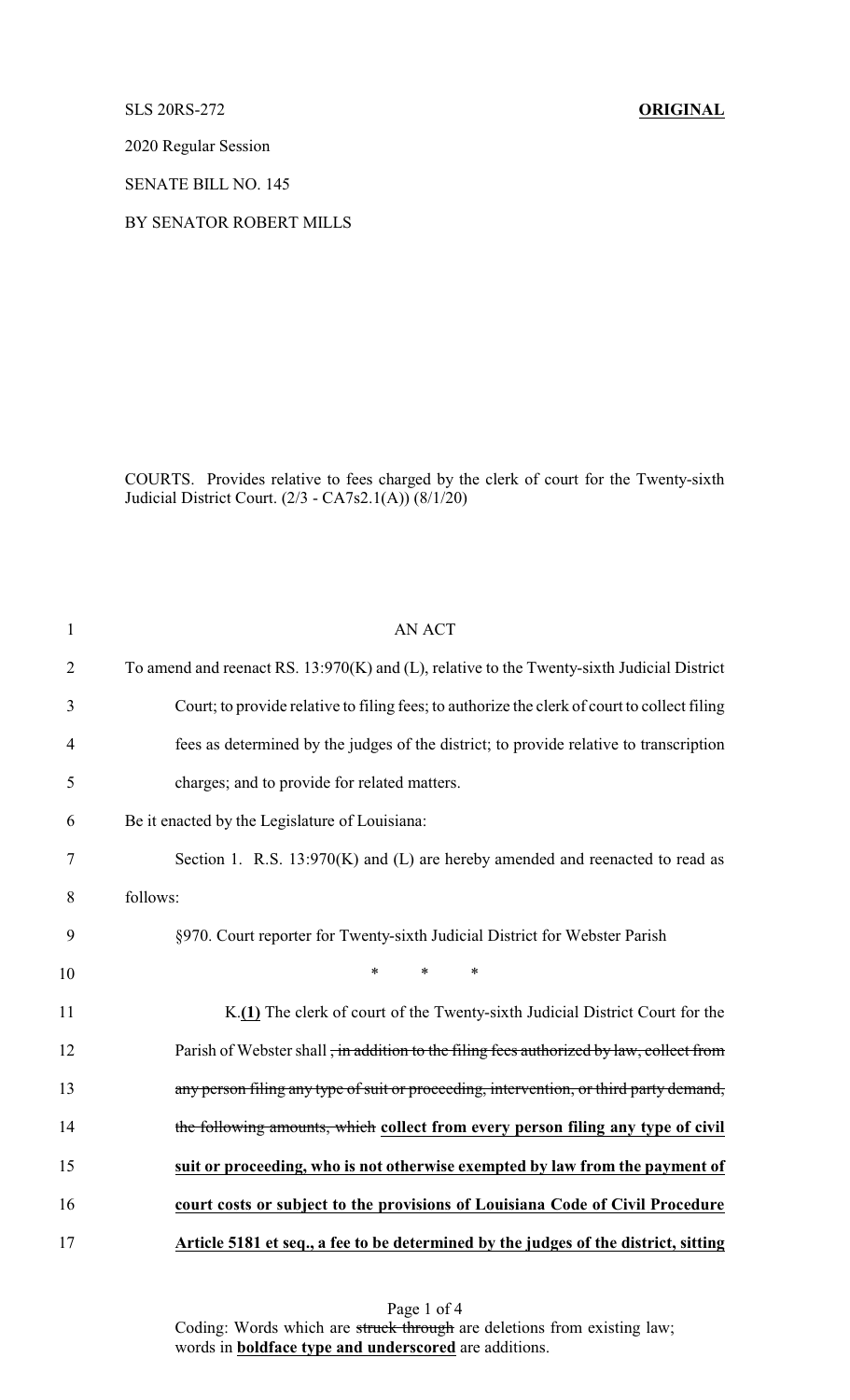| 1              | en banc, which shall not exceed fifteen dollars. The fee shall be maintained by him             |
|----------------|-------------------------------------------------------------------------------------------------|
| $\overline{2}$ | in a special account designated as the clerk of court's reporter's fund.                        |
| 3              | (1) In each suit in which the demand is for five thousand dollars or more the                   |
| 4              | fee shall be fifteen dollars.                                                                   |
| 5              | (2) In each suit for divorce, partition, injunction, separation of property, child              |
| 6              | custody, receivership proceedings, concursus proceedings, money demands of one                  |
| 7              | thousand dollars or more and less than five thousand dollars, and money demands                 |
| 8              | irrespective of amount involved when accompanied by a conservatory writ the fee                 |
| 9              | shall be ten dollars.                                                                           |
| 10             | (3) Money demands of more than five hundred dollars and less than one                           |
| 11             | thousand dollars, probate proceedings, adoptions, tutorships and interdictions the fee          |
| 12             | shall be five dollars for each suit.                                                            |
| 13             | (4) Money demands of five hundred dollars or less, and in all other cases not                   |
| 14             | enumerated herein the fee shall be three dollars.                                               |
| 15             | $\frac{5(2)}{2}$ No deposit shall be required in forma pauperis cases, but the clerk of         |
| 16             | court may test by rule the plaintiff's right to the benefits of Articles 5181 through           |
| 17             | 5188 of the Louisiana Code of Civil Procedure and of R.S. 13:4529.                              |
| 18             | $\left(\frac{6}{2}\right)$ The clerk of the district court shall deduct ten percent of all sums |
| 19             | collected hereunder as compensation for his services at the end of each month and               |
| 20             | remit the remainder thereof to the Webster Parish Police Jury for deposit into the              |
| 21             | court reporter's fund with full accounting of all receipts for the period covered by            |
| 22             | such remittance.                                                                                |
| 23             | (7) The amount to be collected by the clerk of the district court for the                       |
| 24             | Twenty-Sixth Judicial District for the parish of Webster in addition to the filing fees         |
| 25             | authorized by law may be increased or decreased by the senior judge upon the                    |
| 26             | approval of the Webster Parish Police Jury and the Webster Parish Bar Association.              |
| 27             | L. Additionally, in civil and criminal cases the Webster Parish Police Jury                     |
| 28             | shall be paid two dollars and fifty cents per thirty-one-line legal size page and fifty         |
| 29             | cents per page for copies for all testimony transcribed by the court reporters. In civil        |

Page 2 of 4 Coding: Words which are struck through are deletions from existing law; words in **boldface type and underscored** are additions.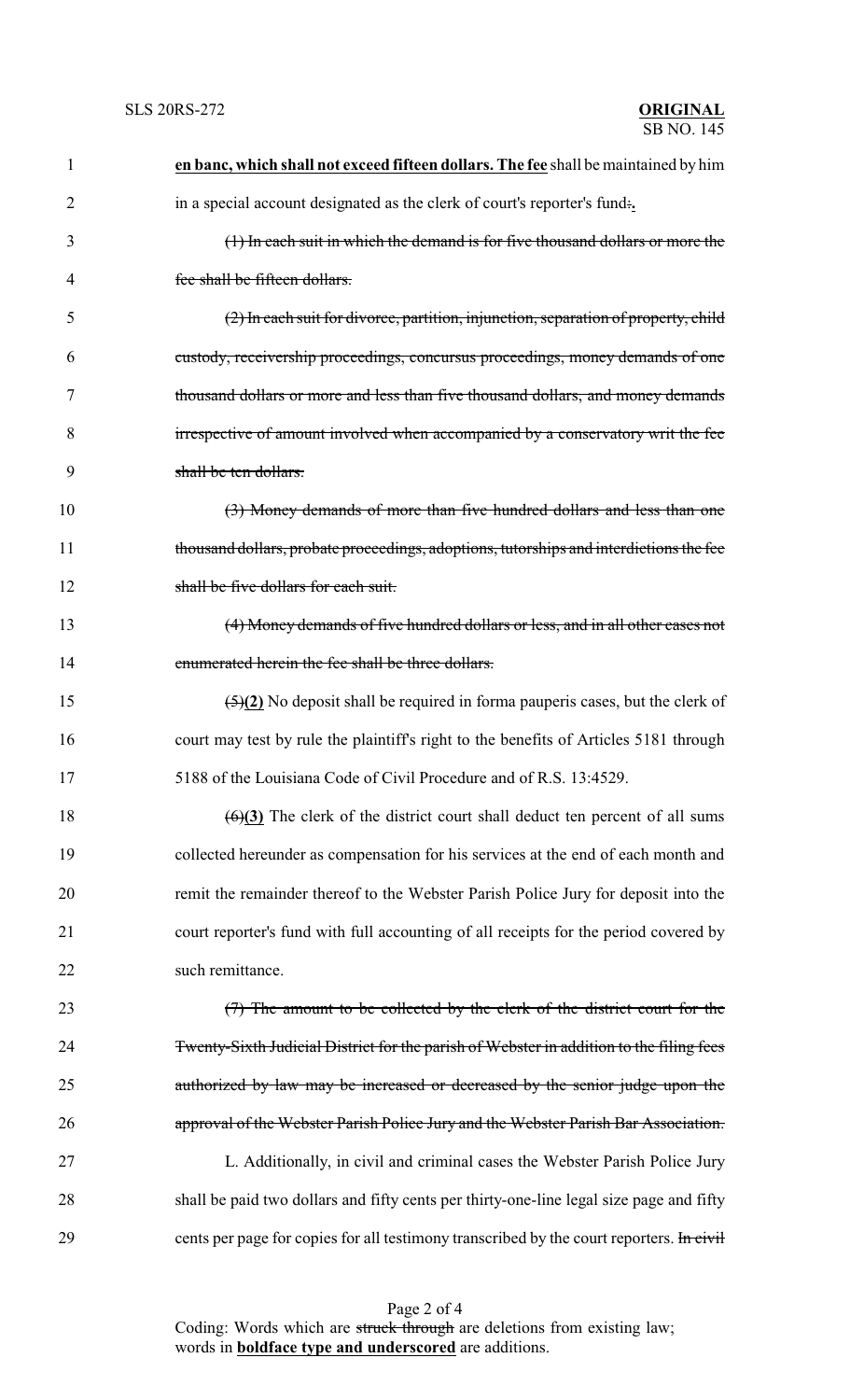|                | appeals cases, the two dollar and fifty cent per page transcription charge applies for  |
|----------------|-----------------------------------------------------------------------------------------|
| $\overline{2}$ | transcriptions in excess of three hundred fifty pages. This charge shall be taxable as  |
| 3              | court costs and shall be advanced to the court reporter assigned to the case for        |
| 4              | delivery to the Webster Parish Police Jury for deposit in the clerk of court reporter's |
| 5              | fund.                                                                                   |
| 6              | $\ast$<br>$\ast$<br>∗                                                                   |

The original instrument and the following digest, which constitutes no part of the legislative instrument, were prepared by Curry Lann.

DIGEST SB 145 Original 2020 Regular Session Robert Mills

Present law requires the clerk of court of the Twenty-sixth Judicial District Court for the Parish of Webster to, in addition to the filing fees authorized by law, collect from any person filing any type of suit or proceeding, intervention, or third party demand, the following amounts:

- (1) In each suit in which the demand is for \$5,000 or more, the fee shall be \$15.
- (2) In each suit for divorce, partition, injunction, separation of property, child custody, receivership proceedings, concursus proceedings, moneydemands of \$1,000 or more and less than \$5,000, and money demands irrespective of amount involved when accompanied by a conservatory writ, the fee shall be \$10.
- (3) Money demands of more than \$500 and less than \$1,000 dollars, probate proceedings, adoptions, tutorships and interdictions, the fee shall be \$5 for each suit.
- (4) Money demands of \$500 or less, and in all other cases not enumerated herein, the fee shall be \$3.

Proposed law repeals present law and changes the fee structure to require the clerk of court of the Twenty-sixth Judicial District Court for the Parish of Webster to collect from every person filing any type of civil suit or proceeding, who is not otherwise exempted by law from the payment of court costs or subject to the provisions of Louisiana Code of Civil Procedure Article 5181 et seq., a fee to be determined by the judges of the district, sitting en banc, which shall not exceed \$15.

Present law provides that the amount to be collected by the clerk of the district court for the Twenty-sixth Judicial District for the parish of Webster in addition to the filing fees authorized by law may be increased or decreased by the senior judge upon the approval of the Webster Parish Police Jury and the Webster Parish Bar Association.

Proposed law repeals present law.

Present law provides that in civil appeals cases, the \$2.50 per page transcription charge applies for transcriptions in excess of 350 pages.

Proposed law repeals present law.